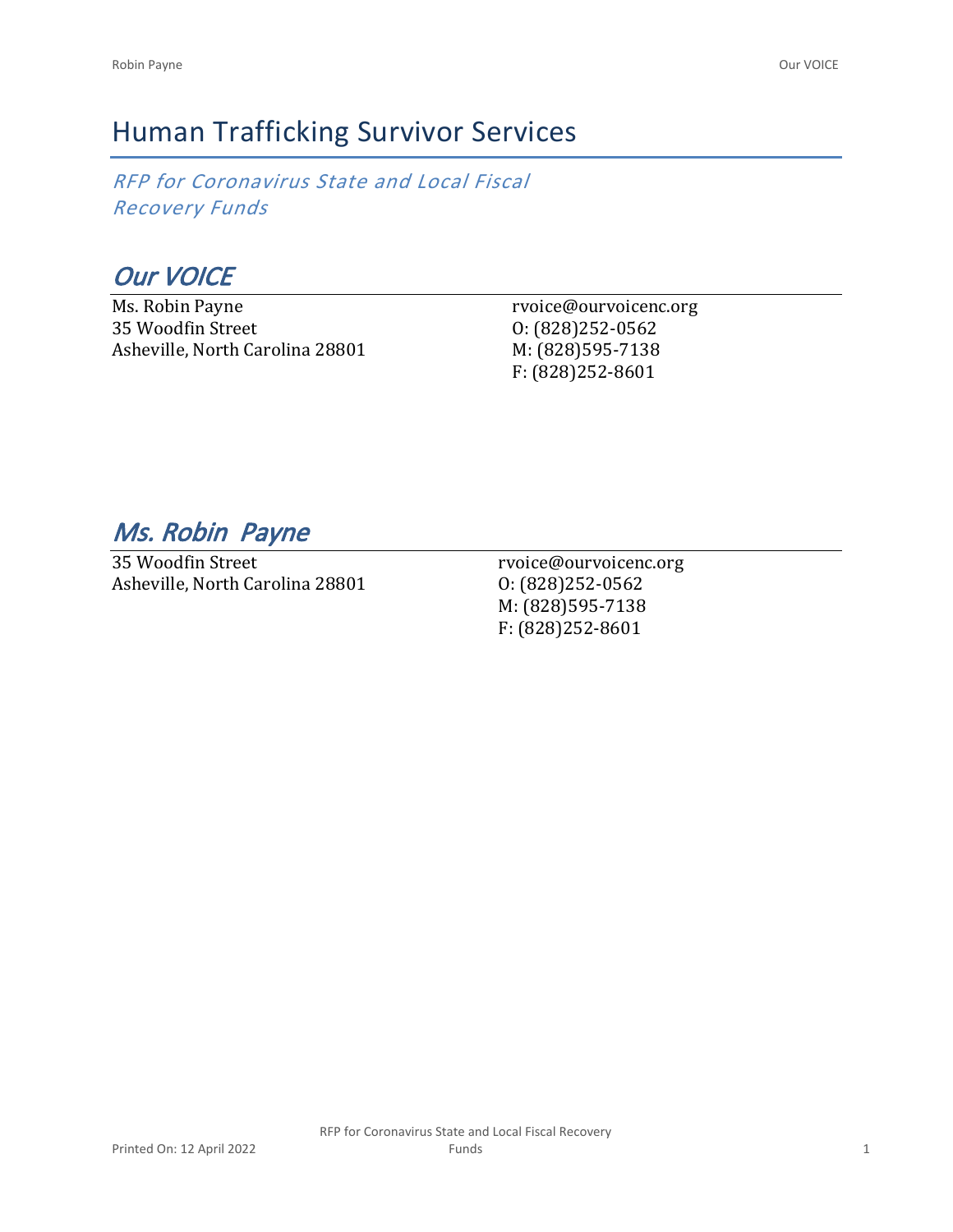# Application Form

## *Question Group*

Buncombe County requests proposals for projects to help the community recover from and respond to COVID-19 and its negative economic impacts.

Buncombe County has been awarded \$50,733,290 in Coronavirus State and Local Fiscal Recovery Funds (Recovery Funding), as part of the American Rescue Plan Act. To date, Buncombe County has awarded projects totaling \$23,093,499, leaving a balance of \$27,639,791 available to award.

Visit [http://www.buncombecounty.org/recoveryfundinghttp://www.buncombecounty.org/recoveryfundingwww.b](http://www.buncombecounty.org/recoveryfunding) [uncombecounty.org/recoveryfundinghttp://www.buncombecounty.org/recoveryfundinghttp://www.buncombeco](http://www.buncombecounty.org/recoveryfunding) [unty.org/recoveryfundinghttp://www.buncombecounty.org/recoveryfundinghttp://www.buncombecounty.org/re](http://www.buncombecounty.org/recoveryfunding) [coveryfunding](http://www.buncombecounty.org/recoveryfunding) for details.

This infusion of federal resources is intended to help turn the tide on the pandemic, address its economic fallout, and lay the foundation for a strong and equitable recovery.

Buncombe County is committed to investing these funds in projects that:

- Align to county strategic plan and community priorities
- Support equitable outcomes for most impacted populations
- Leverage and align with other governmental funding sources
- Make best use of this one-time infusion of resources
- Have a lasting impact

Proposals shall be submitted in accordance with the terms and conditions of this RFP and any addenda issued hereto.

Click [here](https://www.buncombecounty.org/common/purchasing/Buncombe%20Recovery%20Funding%20RFP%202022.pdf) for the full terms and conditions of the RFP

## **Organization Type\***

Nonprofit

## **Nonprofit documentation**

If nonprofit, attach IRS Determination Letter or other proof of nonprofit status.

Our VOICE \_ 501c-3 Letter.pdf

## **Name of Project.\***

Human Trafficking Survivor Services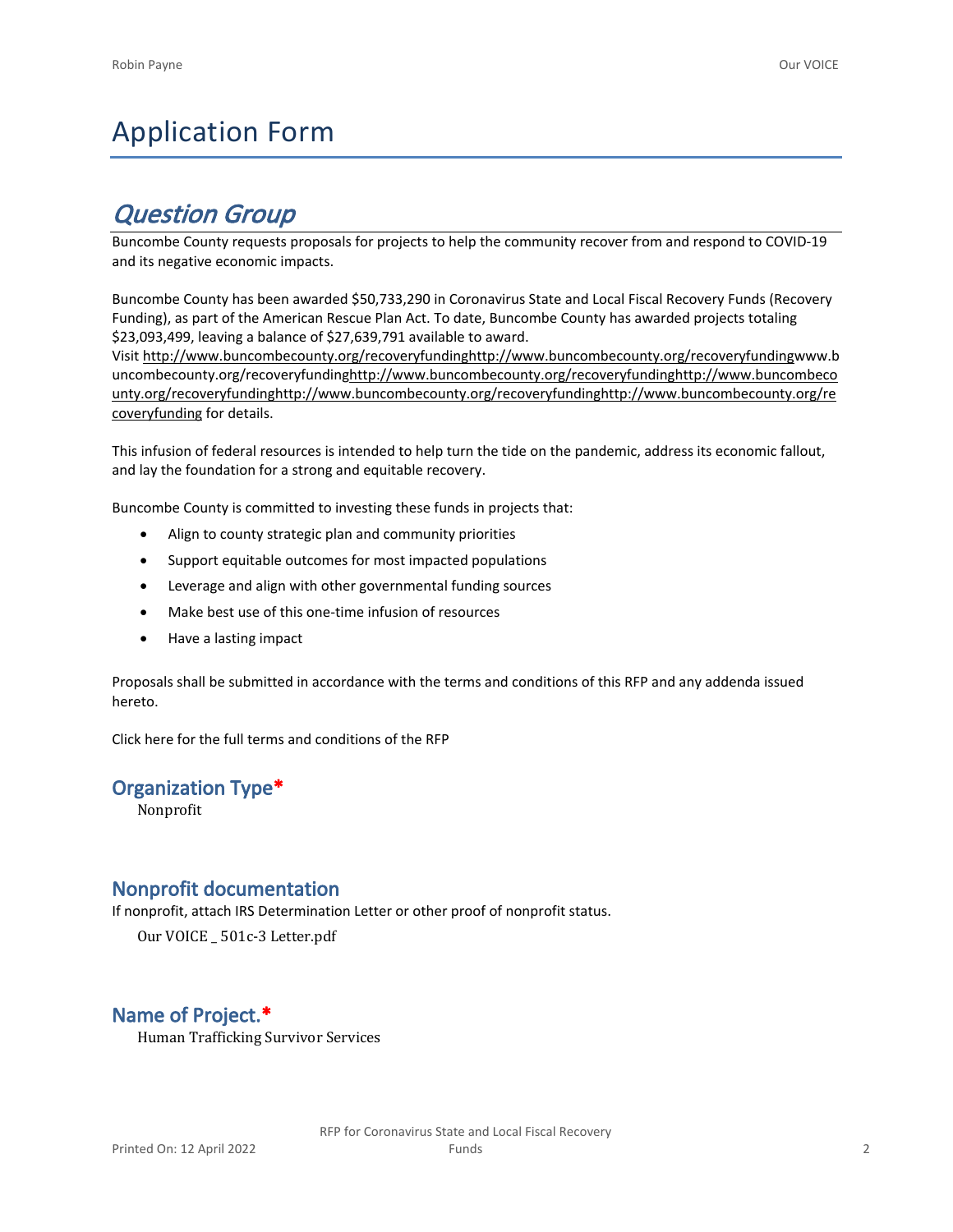## **New/Updated Proposal\***

Is this a new project proposal or an updated version of a proposal submitted during the earlier (July 2021) Recovery Funding RFP?

New project proposal

## **Amount of Funds Requested\***

\$75,000.00

## **Category\***

Please select one:

- Affordable Housing
- Aging/Older Adults
- Business Support/Economic Development
- Environmental/Climate
- Homelessness
- K-12 Education
- Infrastructure and/or Broadband
- Mental Health/Substance Use
- NC Pre-K Expansion
- Workforce

Mental Health/Substance Use

## **Brief Project Description\***

Provide a short summary of your proposed project.

Our VOICE provides crisis response to survivors of sexual violence and human trafficking through our 24/7 crisis line and hospital accompaniment. Throughout the pandemic, and for the foreseeable future, one of the greatest needs of those we serve is increased mental health support. Survivors are experiencing more anxiety, depression, hopelessness, and fear than in any other time in our agency's nearly fifty-year history. To meet the needs of survivors, especially those of human trafficking, Our VOICE requires additional support as we expand our resources. This includes, but is not limited to, operating our 24/7 crisis line, crisis case management and de-escalation, connection with housing and substance abuse service providers, and improving our response to human trafficking survivors. Additionally, Our VOICE provides training and education programs to service providers in the County who may interact with trafficking survivors; these networks of resources are critical to our work.

## **Project Plan\***

Explain how the project will be structured and implemented, including timeframe.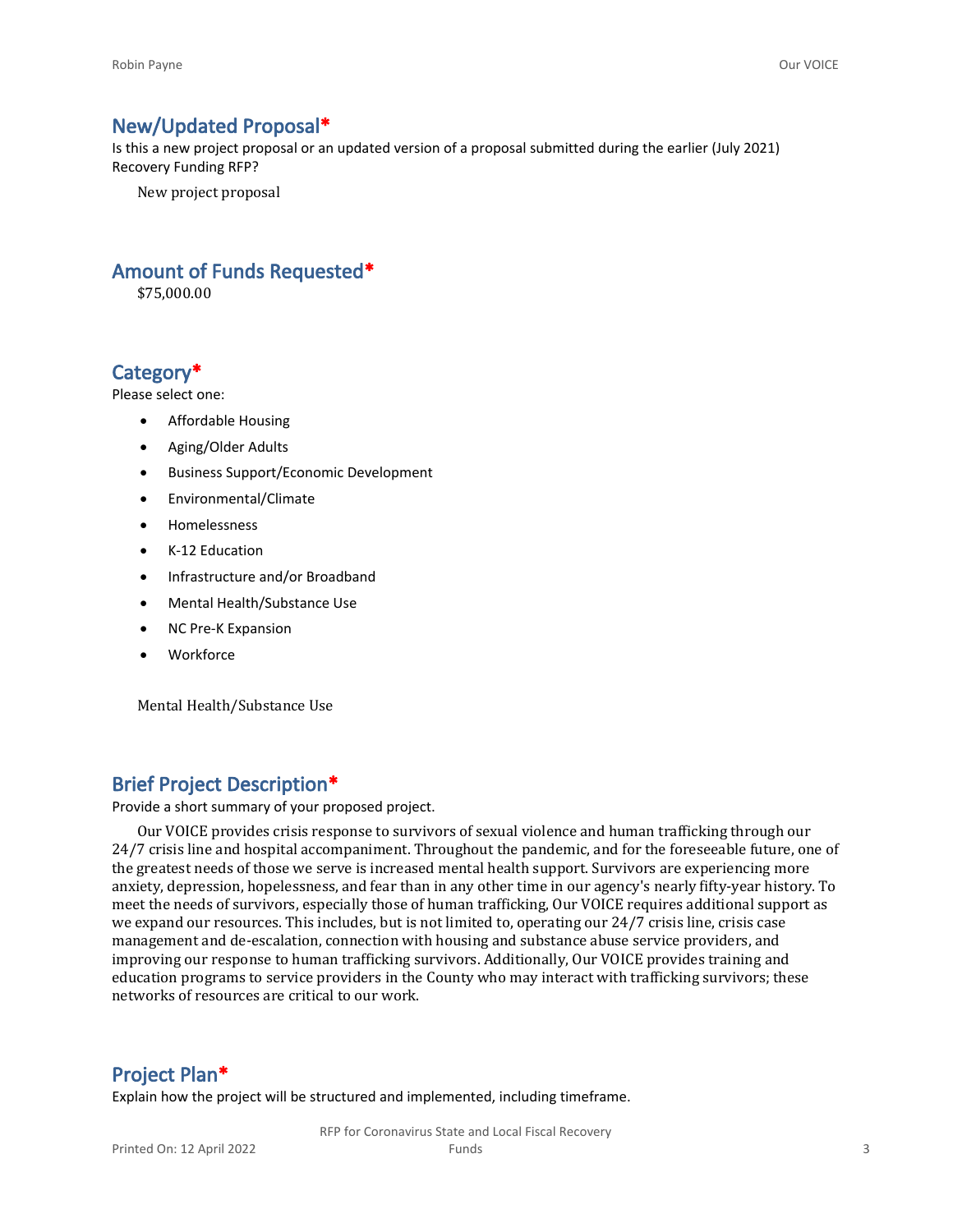Our VOICE plans to implement new case management protocols and responses to survivors of human trafficking who need more comprehensive support. This includes expanding the type agencies with whom we have MOUs across the region to include housing and long-term community living settings as well as substance abuse providers, employment training, and long term mental healthcare homes. The plan includes providing training for first responders, law enforcement, medical personnel, and those in the tourism/hospitality industry who come into contact first with trafficking survivors and need tools to provide immediate and safe support/resources.

A timeline to implement these is as follows – October through December a new case management system will be implemented, and all staff will be trained. This time will also involve creating more extensive MOUs and contracts with agencies who can support Our VOICE in providing wrap-around services for trafficking survivors. In the beginning of the 2023, training will begin with outside agencies. Internal staff training will be ongoing; providing services for trafficking survivors will also be ongoing. This project is slated for October 2022 – September 2023.

## **Statement of Need\***

Describe the need that this project will address. Include data to demonstrate the need, and cite the source of the data.

When Our VOICE added "supporting survivors of human trafficking" to the mission statement in 2016, nothing could have prepared the agency for what this would ultimately entail, especially during a pandemic.

Our VOICE has learned after directly supporting trafficking survivors for eight years that many of their needs are very complex, involve the judicial system, involve the need for immediate housing and often new personal documentation, involve the need for collaboration, and involve the ability to maintain support of a survivor no matter how difficult the situation may get or how long it may take.

Survivors of trafficking who Our VOICE supports are often in and out of the prison system and often have such deep trauma that they are either in active substance abuse or unable to maintain employment. These individuals may have been trafficked by someone they believed was their intimate partner, by someone who provided essentials such as housing/food/clothing and then required sexual favors in return, or by a parent or other family member. While it does happen, these individuals are as a rule not "kidnapped off the street and forced into sex work against their will," as the mainstream would have people believe.

Each year, Our VOICE supports over 40 survivors of human trafficking and this number continues to grow. The needs of these individuals are ever-changing and require intense and long-term case management. As North Carolina is the 9th state in the country with the highest number of trafficking cases, Our VOICE is proud to serve as the WNC anti-human trafficking hub providing support to other agencies and survivors outside of Buncombe County. Our VOICE continues to grow and develop the most trauma-informed policies and procedures to ensure survivors have the resources and the support they need to heal and lead a healthy and productive life.

## **Link to COVID-19\***

Identify a health or economic harm resulting from or exacerbated by the public health emergency, describe the nature and extent of that harm, and explain how the use of this funding would address such harm.

As previously mentioned, Our VOICE has seen a significant increase in the needs of survivors with whom we work during the last two years. This includes the need for emergency shelter, transportation, food/clothing, substance abuse care, and long-term mental health support.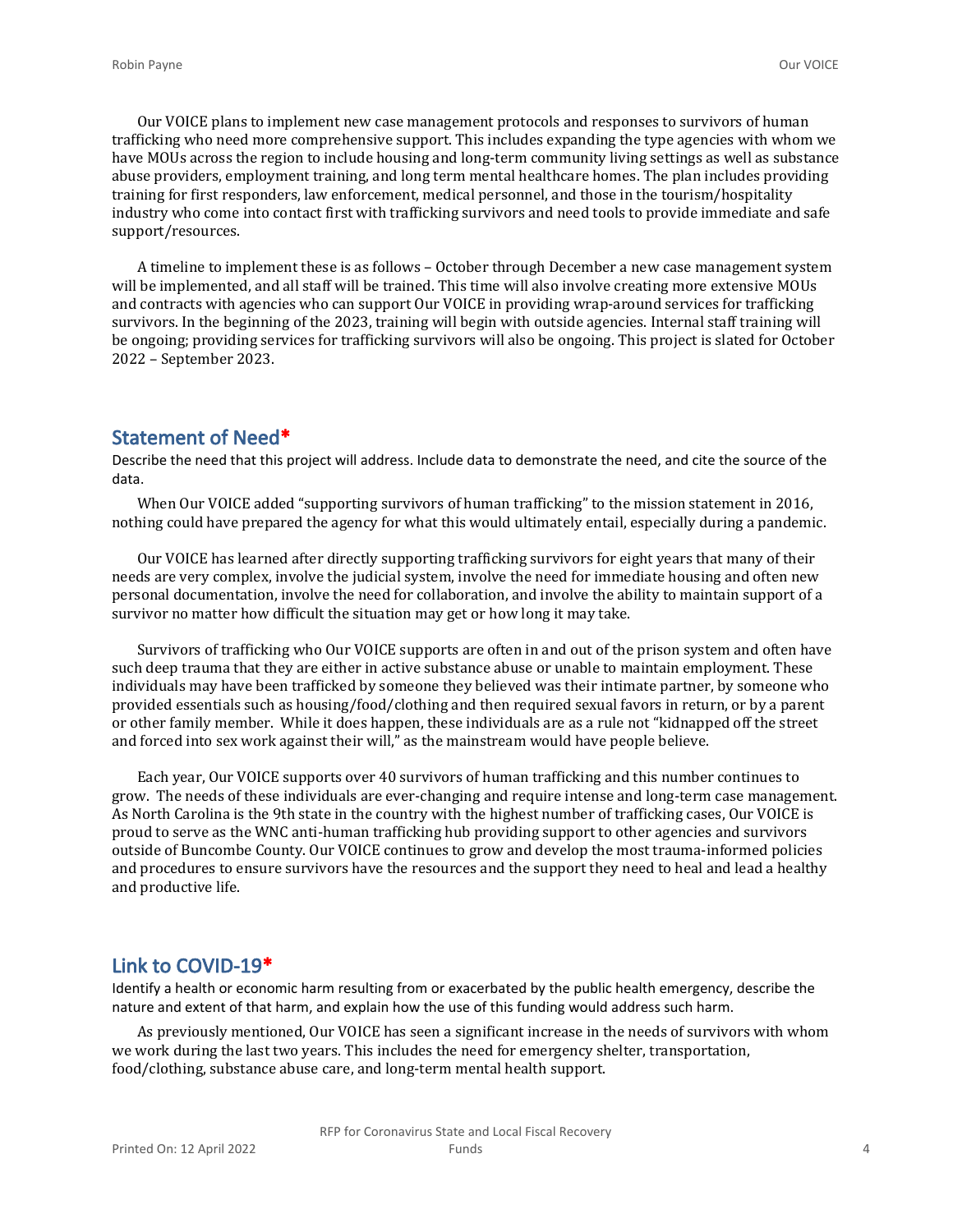As the world begins to open back up, we have found that the needs that were exacerbated during COVID-19 have remained and that the services we provide are needed more than ever. Additionally, Our VOICE, like so many other social service agencies in our community, support those impacted by the local housing crisis which has no end in sight.

### **Population Served\***

Define the population to be served by this project, including volume and demographic characteristics of those served.

Our VOICE serves all individuals impacted by sexual violence and human trafficking over the age of 13 in Buncombe County. This includes primary and secondary survivors. For this specific project request, funds will support survivors of human trafficking. These individuals can be as young as 13 or as old as 60 and are typically female though we have worked with several male trafficking survivors. We strive to support the most marginalized survivors who have the most limited resources; this typically includes BIPOC survivors, undocumented individuals, and those who are low income and/or houseless.

#### **Results\***

Describe the proposed impact of the project. List at least 3 performance measures that will be tracked and reported. If possible, include baselines and goals for each performance measure.

1. Provide trauma-informed/wrap-around crisis response, case management, and counseling to 50+ survivors of human trafficking. While our baseline is typically 40 individuals each year, we know this number will grow as our network strengthens and widens and our referrals from partners grow.

2. Provide human trafficking awareness and resource training to 250+ individuals who are first responders, law enforcement, and medical personnel. This will be accomplished through our relationships with the Buncombe County Sherriff's Department, Asheville Police Department, Mission Hospitals and other providers. The baseline is that we currently provide training for approximately 50 such individuals each year.

3. Provide human trafficking awareness and resource training to 250+ individuals in the tourism/hospitality industry. This will be accomplished through deepening our relationship with the Buncombe County TDA, the Chamber of Commerce, and our longstanding partnership with the Asheville Brewers Alliance. The baseline is that we currently provide training for approximately 50 such individuals each year.

## **Evaluation\***

Describe the data collection, analysis, and quality assurance measures you will use to assure ongoing, effective tracking of contract requirements and outcomes.

Our VOICE utilizes an internal database specifically for collecting information about the survivors with whom we work. The non-identifying information is then shared with our community partners, state funders, and ultimately is part of the national data regarding sexual violence and human trafficking. Staff enter data on each individual whether they are a one-time crisis line caller or a counseling client that has a long-term relationship with the agency. This data is secured in a zero-encryption platform as to conform with survivor confidentiality requirements of our federal funders.

Success for this project will be measured by comparing annual data of survivors as well as those being trained. Data is typically provided quarterly for our funding partners.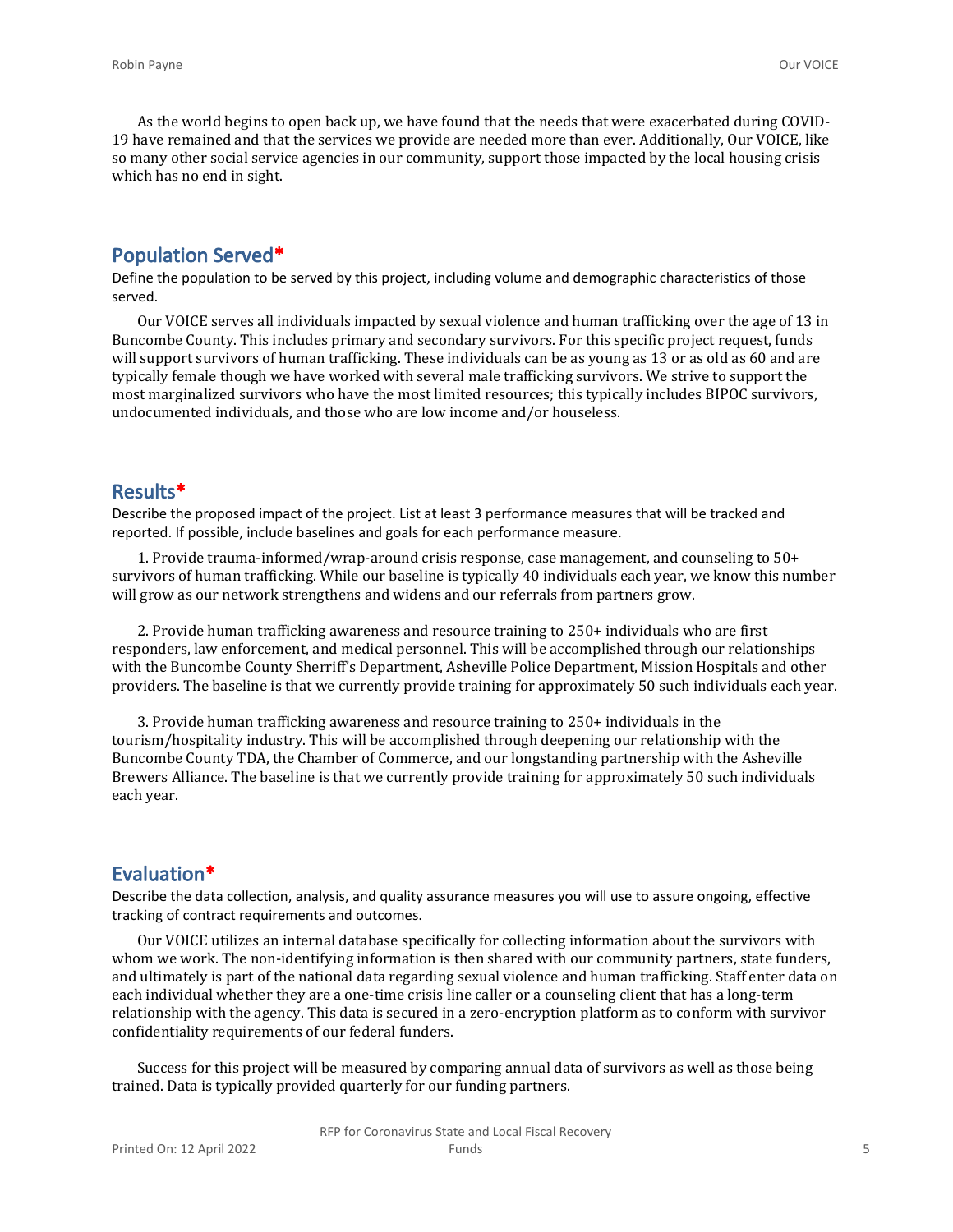## **Equity Impact\***

How will this effort help build toward a just, equitable, and sustainable COVID-19 recovery? How are the root causes and/or disproportionate impacts of inequities addressed?

Our VOICE believes that gender-based violence is rooted in systems of oppression such as white supremacy and patriarchy and that the power dynamics of this exist all around us. As such, we see our work as part of the liberation of all people, both survivors of violence and those who perpetrate as a result of their own harm.

Our VOICE strives to provide services that are culturally competent, trauma informed, and include survivors at the center of their own healing. As such, we have a DEI (Diversity, Equity, and Inclusion) Committee made of staff and board members who meet monthly to determine organizational policy and guide our work within an equity framework. Our VOICE has received funding from the Dogwood Health Trust and Tzedek Foundation to further develop our equity work and each staff member has personal requirements as it pertains to their individual growth around equity.

Internally, Our VOICE is in the process of flattening the hierarchy of our agency by having co-Executive Directors, implementing collective decision-making processes, and raising the baseline pay to \$22/hour. Our VOICE also provides health and dental care for all full-time employees, pays additional for those who are bilingual, and supports employee professional development. Taking good care of our employees allows them to take good care of survivors and the whole community benefits. This is at the root of equity.

We know this work is challenging and we are committed to ensuring that those individuals most impacted by violence, specifically those from traditionally marginalized communities, remain at the center of our mission.

## **Project Partners\***

Identify any subcontractors you intend to use for the proposed scope of work. For each subcontractor listed, indicate:

1.) What products and/or services are to be supplied by that subcontractor and;

2.) What percentage of the overall scope of work that subcontractor will perform.

Also, list non-funded key partners critical to project.

Our VOICE, as part of the Family Justice Center, partners with Helpmate, Pisgah Legal Services, Buncombe County Sherriff, Asheville Police, the Mediation Center, YWCA, Mission Health, Buncombe County DHHS, and Mountain Child Advocacy Center. Our VOICE also has dozens of community partners such as RHA, WNCAP, WNCCHS, and others who support survivors.

For this specific project, partnership to provide support for survivors will be primarily with those listed above and our regional partners in shelter; partnership for trainings will include those listed above and others seeking training. Without our deep community ties, Our VOICE could not serve the over 750 survivors we help each year.

There are no planned products and/or subcontractors proposeded for this project.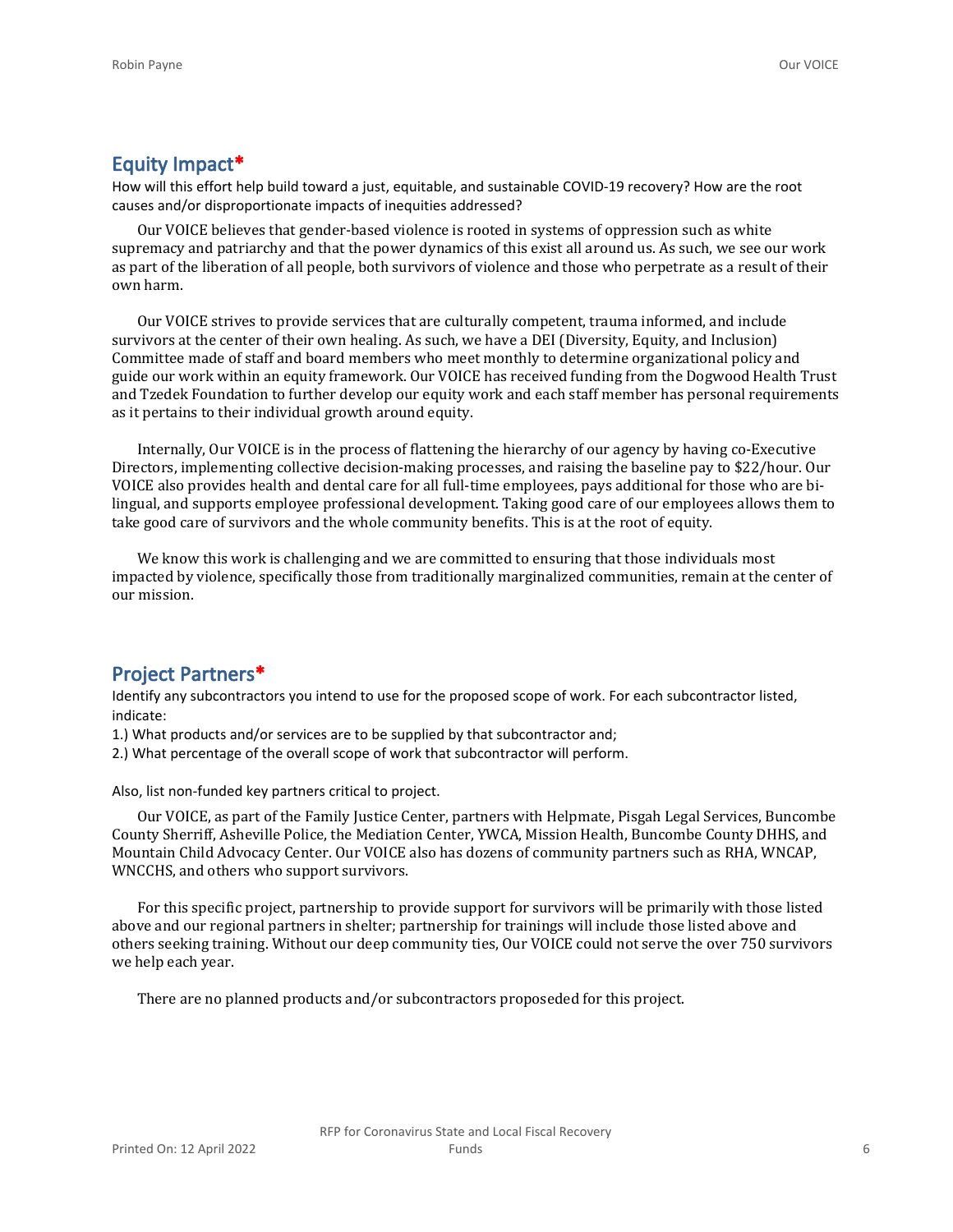## **Capacity\***

Describe the background, experience, and capabilities of your organization or department as it relates to capacity for delivering the proposed project and managing federal funds.

Our VOICE has been serving Buncombe County for nearly fifty years and has grown exponentially, both in budget and in clients served, in the last decade. Our services are supported through a combination of federal and state grants, foundation partnerships, special events, individual donations, and fee-for-service programs.

Our VOICE is one of several partner agencies to receive federal funds as part of the Family Justice Center as well as through independent awards from VOCA (Victim of Crime Act) and VAWA (Violence Against Women Act) exceeding \$100,000/contract. Our VOICE manages the SAKI (Sexual Assault Kit Investigation) initiative for the state of North Carolina through the Department of Justice and employs a RPE (Rape Prevention Education) Coordinator through a grant from the CDC (Centers for Disease Control) as well as from the North Carolina Council for Women & Youth Involvement.

## **Budget\***

Provide a detailed project budget including all proposed project revenues and expenditures, including explanations and methodology. For all revenue sources, list the funder and denote whether funds are confirmed or pending. For project expenses, denote all capital vs. operating costs, and reflect which specific expenses are proposed to be funded with one-time Buncombe County Recovery Funds.

Download a copy of the budget form [HERE](https://buncombecounty.org/common/community-investment/grants/early-childhood-education/Recovery-Funds-budget-template.xlsx). Complete the form, and upload it using the button below.

Our VOICE Recovery-Funds-budget.xlsx

## **Special Considerations\***

Provide any other information that might assist the County in its selection.

Our VOICE continues to navigate the changing landscape of human trafficking in North Carolina. With our trauma-informed lens, commitment to equity/inclusion, and our survivor-centered practices, we feel we are the leader in providing services and training. These funds will support the continued need of trafficking survivors as well as provide capacity for our agency to conduct trainings and deepen resources. Thank you in advance for your consideration of our request on behalf of all survivors of sexual violence and trafficking in Buncombe County.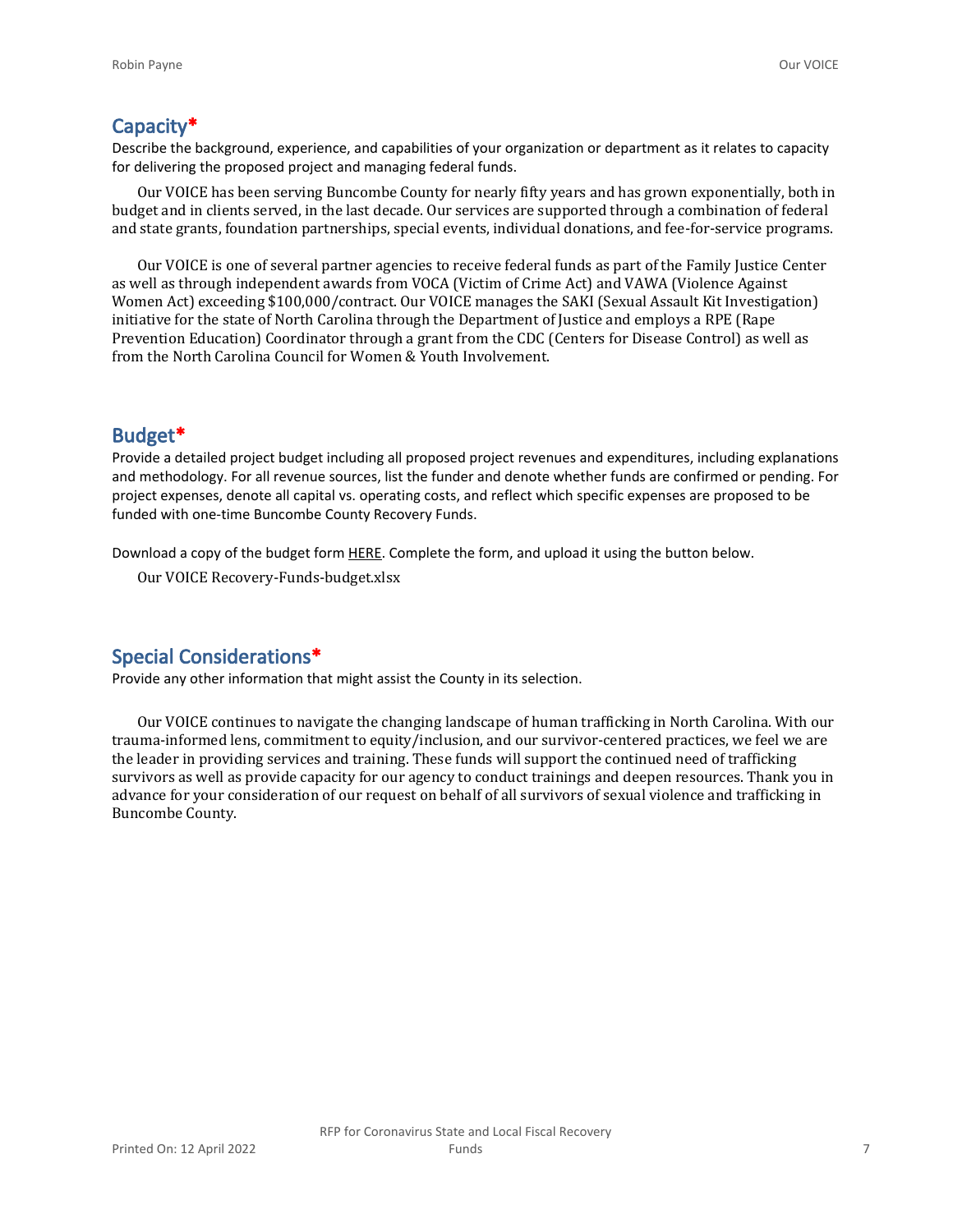# File Attachment Summary

## *Applicant File Uploads*

- Our VOICE \_ 501c-3 Letter.pdf
- Our VOICE Recovery-Funds-budget.xlsx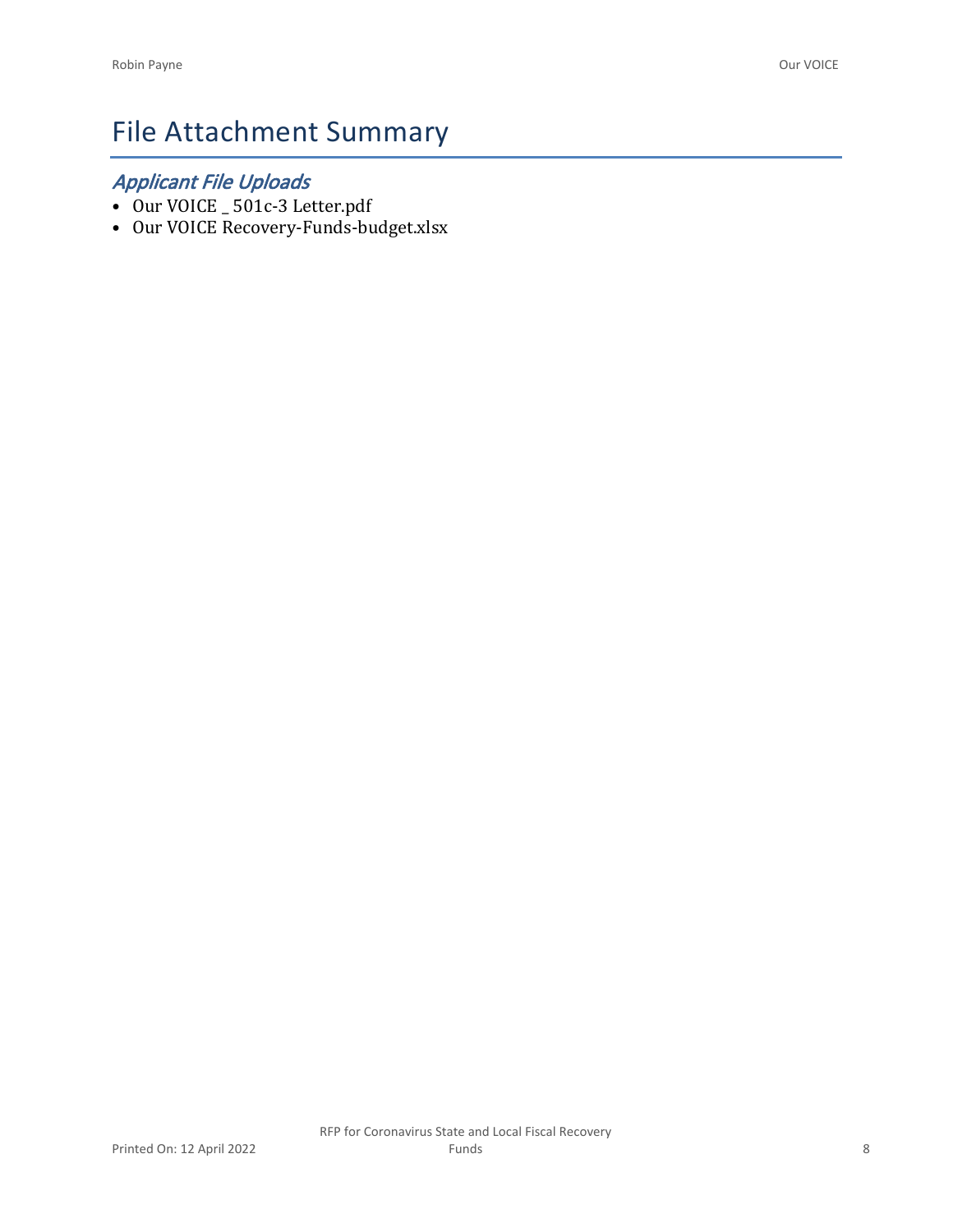Inte al Revenue Service

Date: August 30, 2000

Our Voice, Inc. P.O. Box 7453 Asheville, NC 28802-7453

| P. O. Box 2508                                    |
|---------------------------------------------------|
| Cincinnati, OH 45201                              |
|                                                   |
| <b>Person to Contact: <math>\mathbb{Z}</math></b> |
| Tonya Martin 31-03017                             |
| Customer Service Representativ                    |
| Toll Free Telephone Number: .                     |
| 8:00 a.m. to 9:30 p.m. EST                        |
| 877-829-5500                                      |
| Fax Number:                                       |
| 513-263-3756                                      |

Department of the Treasur

Federal Identification Number: 58-1491531

Dear Sir or Madam: ់ណ

We have received the copy of the Amended Articles of Incorporation filed with the State of North Carolina, on July 11, 2000, indicating that your name has been changed from Rape Crisis Center, Inc. to the name shown above.

Our records indicate that a determination letter issued in August 1983 granting your organization exemption from federal income tax under section 501(c)(3) of the Internal Revenue Code. That letter is still in effect.

Based on information subsequently submitted, we classified your organization as one that is not a private foundation within the meaning of section 509(a) of the Code because it is  $\varepsilon$ n organization described in sections 509(a)(1) and 170(b)(1)(A)(vi).

This classification was based on the assumption that your organization's operations would continue as stated in the application. If your organization's sources of support, or its character, method of operations, or purposes have changed, please let us know so we can consider the effect of the change on the exempt status and foundation status of your organization.

Your organization is required to file Form 990, Return of Organization Exempt from Income Tax, only if its gross receipts each year are normally more than \$25,000. If a return is required, it must be filed by the 15th day of the fifth month after the end of the organization's annual accounting period. The law imposes a penalty of \$20 a day, up to a maximum of \$10,000, when a return is filed late, unless there is reasonable cause for the delay.

All exempt organizations (unless specifically excluded) are liable for taxes under the Federal Insurance Contributions Act (social security taxes) on remuneration of \$100 or more paid to each employee during a calendar year. Your organization is not liable for the tax imposed under the Federal Unemployment Tax Act (FUTA).

Organizations that are not private foundations are not subject to the excise taxes under Chapter 42 of the Code. However, these organizations are not automatically exempt from other federal excise taxes.

Donors may deduct contributions to your organization as provided in section 170 of the Code. Bequests, legacies, devises, transfers, or gifts to your organization or for its use are deductible for federal estate and gift tax purposes if they meet the applicable provisions of sections 2055, 2106, and 2522 of the Code.